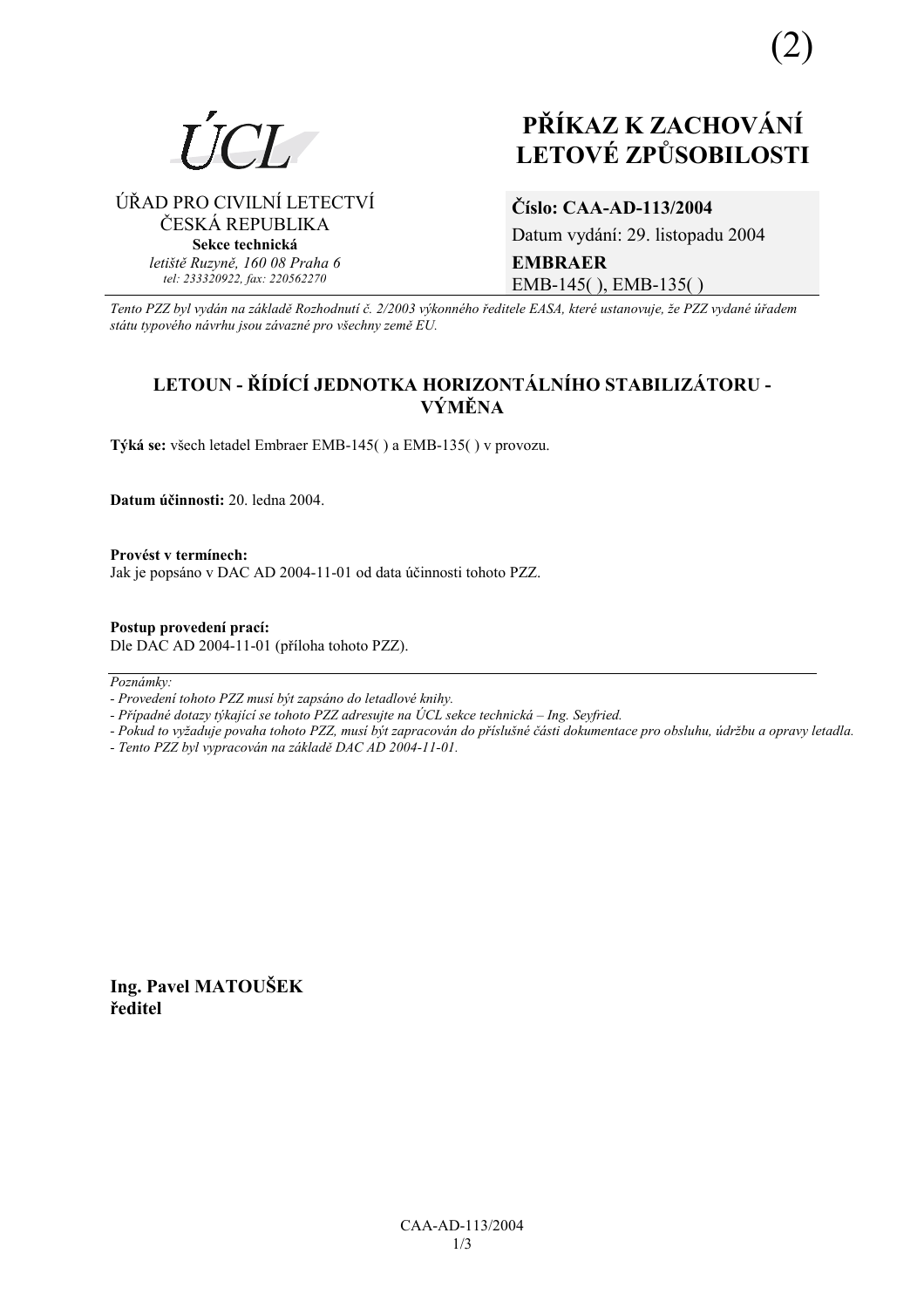### **BRAZILIAN AIRWORTHINESS DIRECTIVE AD No.: 2004-11-01**

#### **EFFECTIVE DATE: 28 Nov. 2004**

The following Airworthiness Directive (AD), issued by the Departamento de Aviação Civil (DAC) in accordance with provisions of Chapter IV, Title III of Código Brasileiro de Aeronáutica - Law No. 7,565 dated 19 December 1986 - and Regulamento Brasileiro de Homologação Aeronáutica (RBHA) 39, applies to all aircraft registered in the Registro Aeronáutico Brasileiro. No person may operate an aircraft to which this AD applies, unless it has previously complied with the requirements established herein.

#### **AD No. 2004-11-01 - EMBRAER - Amendment 39-1050.**

#### **APPLICABILITY:**

This Airworthiness Directive is applicable to all Embraer EMB-145( ) and EMB-135( ) aircraft models in operation.

#### **CANCELLATION / REVISION:**

Not applicable.

#### **REASON:**

It has been found the occurrence of cases of loss of the pitch trim system due to a simultaneous failure of both channels of the horizontal stabilizer control unit (HSCU), which results in difficulty to control the aircraft when the failure occurs immediately after take-off.

Since this condition may occur in other airplanes of the same type and affects flight safety, a corrective action is required. Thus, sufficient reason exists to request compliance with this AD in the indicated time limit.

# **REQUIRED ACTION:**

Replacement of the horizontal stabilizer control unit (HSCU) with one bearing a new P/N.

#### **COMPLIANCE:**

Required as indicated below, unless already accomplished.

Within the next 18 calendar months or 4000 flight hours after the effective date of this AD, whichever occurs first, replace the horizontal stabilizer control units (HSCU) P/N 362100-5009 Mod. 2 or P/N 362100-1011 with units bearing P/N 362100-1013.

The detailed instructions and procedures to accomplish this AD are described in the Embraer Service Bulletins Nos. 145-27-0106, original issue, or 145LEG-27-0016, original issue, or further revisions approved by the CTA.

Record compliance with this AD in the applicable maintenance log book.

### **CONTACT:**

For additional technical information, contact: Centro Técnico Aeroespacial - CTA Instituto de Fomento e Coordenação Industrial - IFI Divisão de Certificação de Aviação Civil - CAvC Praça Mal. Eduardo Gomes, 50 - Vila das Acácias Caixa Postal 6001 Fax: 55 (12) 3941-4766 12231-970 - São José dos Campos - SP, BRAZIL. e-mail: pds@ifi.cta.br For acquisition, contact: Departamento de Aviação Civil - DAC